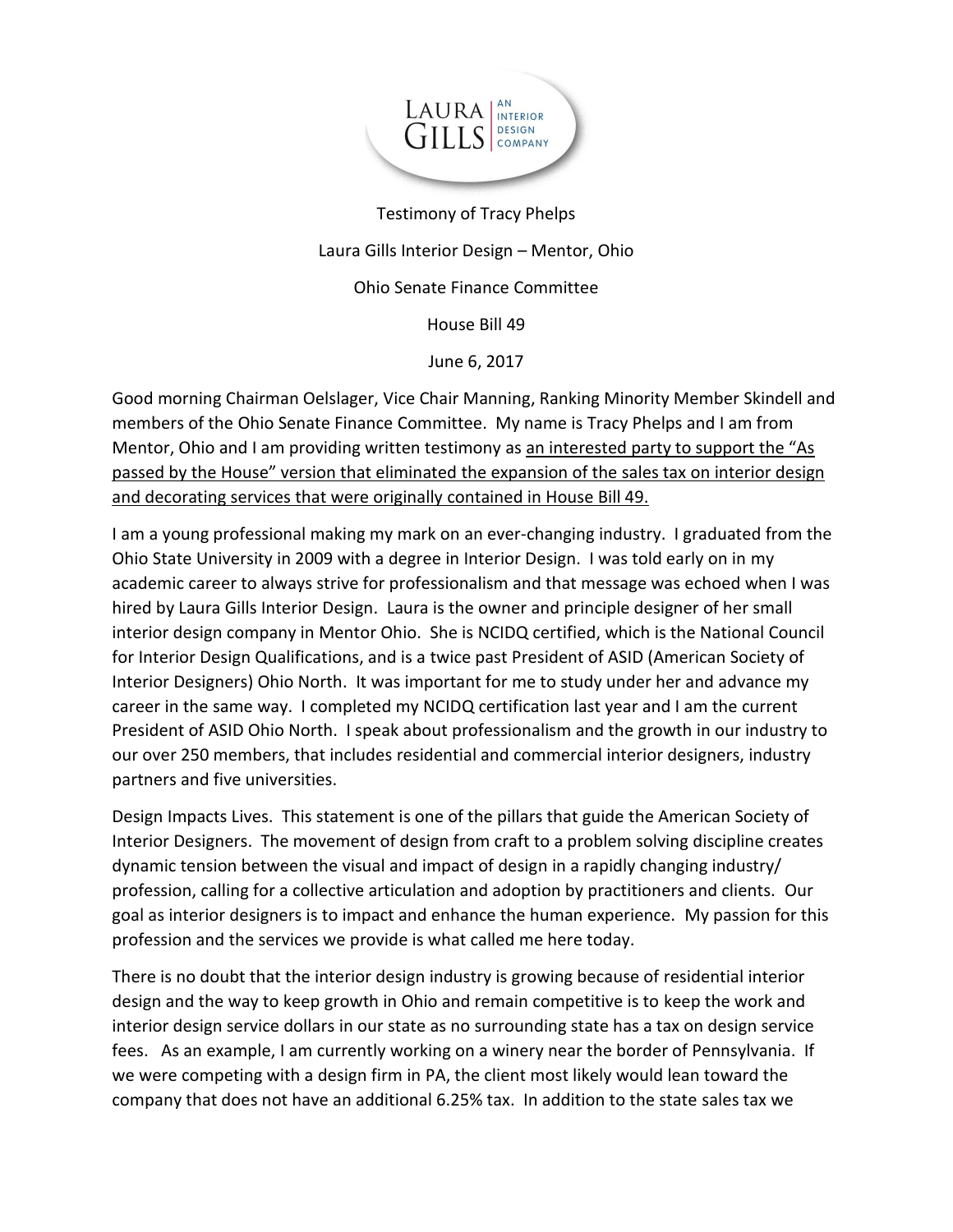would also have to add a potential county piggy-back tax. This no doubt would push our cost to almost 10% more than any out of state designer. This clearly puts us at a competitive disadvantage.

In this industry, we are constantly proving our worth to other professions. Many other industries think they can produce the same result as an interior designer. However, if you add this tax to our design service fees it would certainly give an advantage or incentive to other professions in our state who do not possess the professional background and experience. Some of those could be architects, realtors, painters, or even DIY homemakers, or homeowners. As an example, I work with extremely professional and experienced architects every day that produce excellent architectural drawings for new construction homes. However, their expertise is not the same as ours and at times what they might not consider is how the furniture will fit in the room and how the client will use the space. In our profession, we work directly with the end user and sometimes we must break the news to the customer that they will not be able to fit eight people seated in the space they created, or they will not be able to place a TV on a certain wall, or they cannot use the recliner that the husband loves.

There are 47 chapters of the American Society of Interior Designers; of those chapters 27 states, the District of Columbia, and Puerto Rico all have enacted laws regulating the profession that have created minimum standards for the industry. Unfortunately, in the "As introduced" version the interior design profession in Ohio had been selected to be taxed by the administration even while the State of Ohio chooses not to certify, register, or license the industry like in most states. Because of the lack of regulation, and the overly broad definition in the "As introduced" version of House Bill 49 sales tax section, there would remain no state standard to determine how many, and who in or around the profession would be required to remit a sales tax for services. "Interior design services" as originally defined in House Bill 49 is an overly broad term and can include anything from an associate at a home décor store picking out pillows for a customer to a seasoned healthcare designer that creates a healing environment for children recovering from cancer at an award-winning hospital. This broad definition would no doubt result in the "back door" taxation of our services and a devaluing of work.

Members of the Committee as I mentioned, my passion for this profession and the services we provide is what called me here today. As a young striving designer, I chose this profession and to stay in Ohio because there was great potential for this industry. I, like many of the current students studying for their degree in Interior Design at many of our institutions across Ohio, fear that a tax on our services would stifle opportunities for our future in our state. Our profession is already competitive in nature and must have a balance between good design, best price, and best value. I feel that if this provision were to be restored in House Bill 49, Ohio's interior designers would be placed at an extreme disadvantage and opportunities in Ohio for graduates of interior design would be drastically reduced.